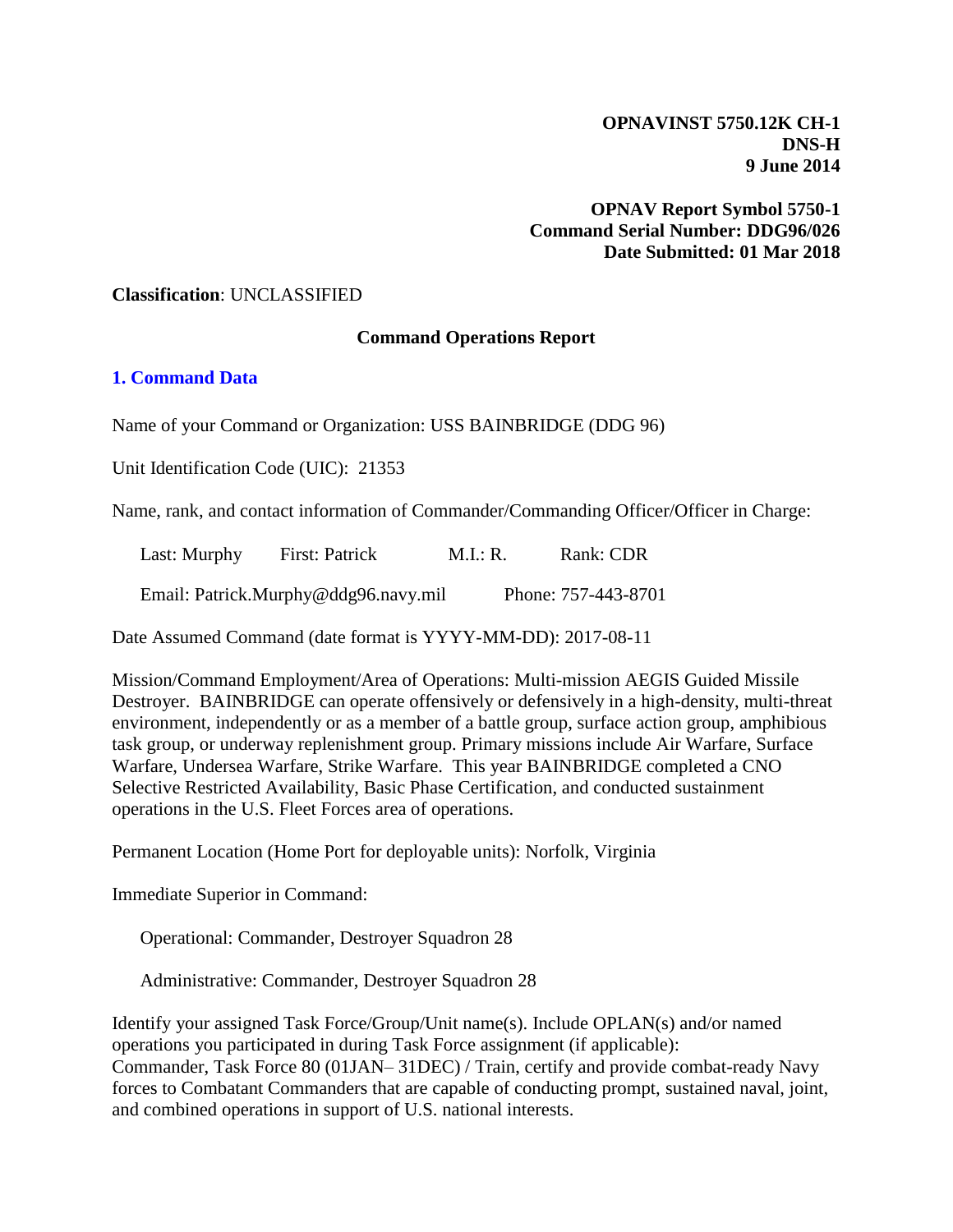Name(s) of Forces, Commands, Ships, Squadrons or Units assigned or under your operational control (if applicable): N/A

Type and number of Aircraft/Ships Assigned and Tail Codes/Hull Numbers, if applicable: MH-60R / 1 / / HSM-46 / CUTLASS 470 (02OCT – 27OCT)

Commands, Detachments or Units deployed on board or stationed aboard as tenant activities (as applicable): Detachment 4, Helicopter Maritime Strike Squadron 46 (HSM-46)

Number of Personnel Assigned:

Officers: 39 Enlisted: 254 Civilian: 0

Command Point of Contact:

| Name (Rank, First Name, Middle Initial, Last Name): LTJG |                                                  |  |  |
|----------------------------------------------------------|--------------------------------------------------|--|--|
| Job Title/Office Code: Navigator / NAVADMIN              |                                                  |  |  |
| E-mail (both classified and unclassified, if available): |                                                  |  |  |
| Phone number(s): $(work);$                               | (cell)                                           |  |  |
|                                                          | Command Mailing Address: USS BAINBRIDGE (DDG 96) |  |  |
|                                                          | <b>UNIT 100325 BOX 1</b>                         |  |  |
|                                                          | <b>FPO AE 09565</b>                              |  |  |

### **2. Commander's Assessment**

USS BAINBRIDGE had an extremely successful year. The ship began 2017 at the end of a CNO's Selected Restricted Availability (SRA), performing a successful Light Off Assessment in early February and completing the SRA on 26 February, followed by contractor and Type Commander (TYCOM) Sea Trials in March. Upon completion of Sea Trials, BAINBRIDGE began a rigorous Basic Phase certification cycle, starting with the Mobility certification areas of Navigation, Seamanship, Aviation, and Damage Control. In April, the ship transited to Naval Weapons Station Yorktown to complete self-defense onload and to conduct the Maintenance and Material Management pre-certification assessment. Upon returning to Norfolk, the crew continued with preparations for and execution of Tier 1 Basic Phase events. Despite some materiel challenges and a fuel tank leak which slowed down process in Engineering certification, the crew performed phenomenally throughout all evolutions and prepared BAINBRIDGE to meet all operational requirements.

In June, BAINBRIDGE was underway conducting Basic Phase certification events and was called to participate in a Search and Rescue effort for a Sailor lost off USS NORMANDY (CG 60). In July BAINBRIDGE participated in a Passing Exercise (PASSEX) with the Japanese Maritime Self Defense Force Training Squadron during their training sail from Japan to the East Coast of the United States. In August, BAINBRIDGE conducted a Change of Command, with CDR Patrick R. Murphy relieving CDR Martin L. Robertson on 11 August. Immediately following the Change of Command, the ship got underway to participate in RED NITRUM 2017,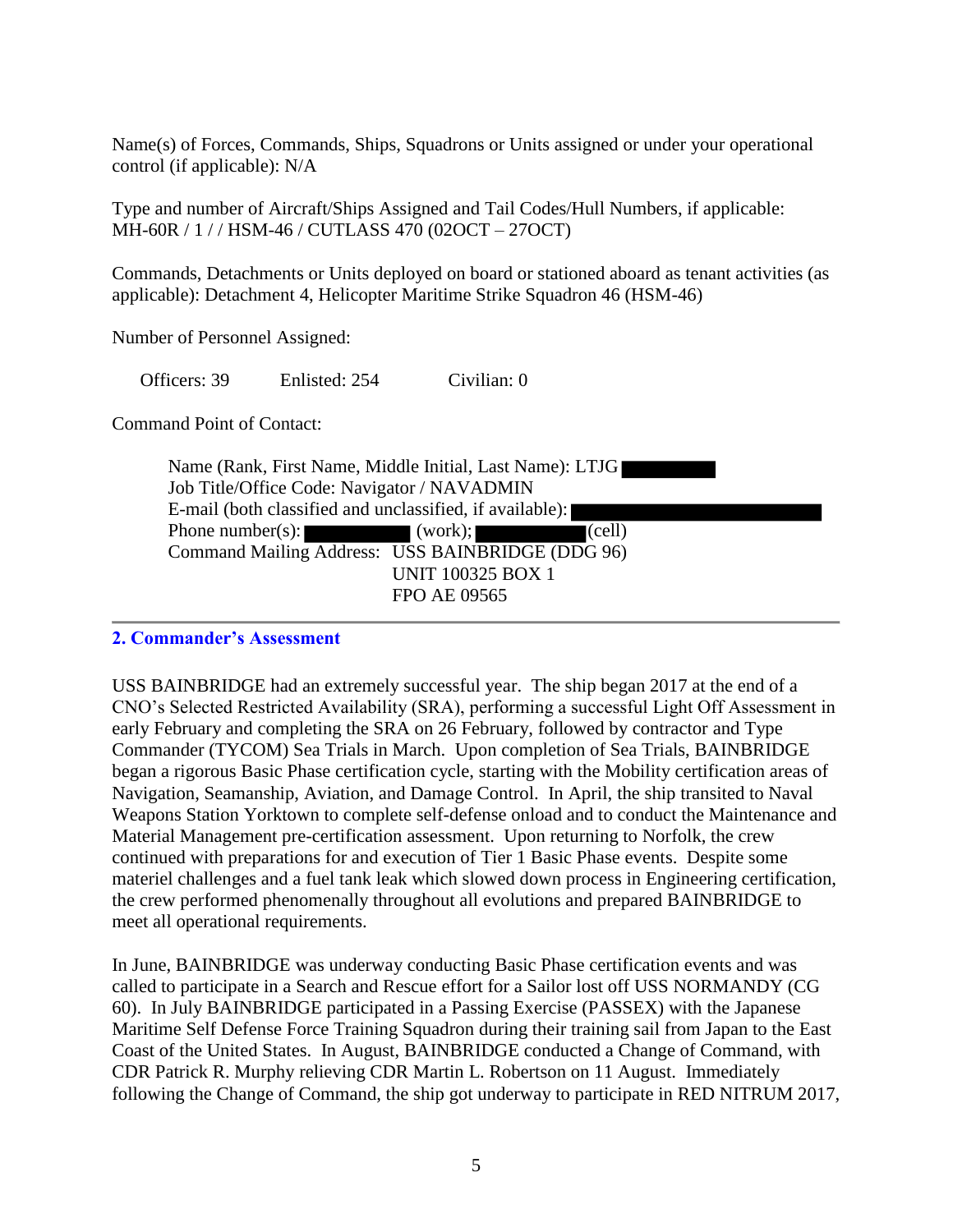a tactical design exercise off the Virginia coast, followed by a transit to the AUTEC Acoustic Range to conduct the Surface Ship Radiated Noise Measurement and complete USW warfare certification.

During the underway times in June, July, and August, BAINBRIDGE completed nearly all Basic Phase events and spent time in October supporting Exercise BOLD ALLIGATOR 2017 as an Opposition Force (OPFOR) unit, providing excellent training to the BATAAN Amphibious Readiness Group preparing for their deployment. In November, the ship went into a Continuous Maintenance Availability for repairs and maintenance upkeep, and conducting one final sail in December to support Commander, Task Force 80 helicopter training tasking, operating with helicopter squadrons off the coast of Jacksonville, FL, and finishing out all but 3 warfare area certifications for Basic Phase completion. Upon return from the Florida coast, the crew of BAINBRIDGE got some much needed rest by transitioning to the holiday leave period. Throughout the whole Basic Phase, the crew was focused, driven, and ready for the challenge despite complications from weather, personnel manning, and equipment casualties.

BAINBRIDGE performed a pivotal role in several important exercises—the Japanese PASSEX, RED NITRUM, and BOLD ALLIGATOR—providing the best platform for each of these unique and short notice tasks. For each of these events, the crew performed with skill and precision, allowing BAINBRIDGE to live up to our motto of COMPETENCE, DEDICATION, DISCIPLINE!

| $01JAN - 26FEB$     | Selective Restricted Availability (SRA)                    |  |  |
|---------------------|------------------------------------------------------------|--|--|
| 18JAN               | Underway, MHI Shipyard to Naval Station Norfolk            |  |  |
| $19JAN - 21FEB$     | In-port NAVSTA Norfolk, Contractor Sea Trials preparations |  |  |
| $23JAN - 05FEB$     | Total Ship Readiness Assessment (TSRA) 3                   |  |  |
| $06FEB - 26FEB$     | Readiness Evaluation (READ-E) 4                            |  |  |
| $21$ FEB $- 24$ FEB | Underway, Contractor Sea Trials                            |  |  |
| $24FEB - 20MAR$     | In-port NAVSTA Norfolk, TYCOM Sea Trials preparations      |  |  |
| $27FEB - 19MAR$     | READ-E 5 / TSRA 4                                          |  |  |
| $01MR - 20MAR$      | Corrective Maintenance Availability (CMAV) 7A1             |  |  |
| $20MR - 24MAR$      | Underway, TYCOM Sea Trials                                 |  |  |
| $24MAR - 29MAR$     | In-port NAVSTA Norfolk                                     |  |  |
| $29MAR - 02APR$     | Underway, Basic Phase Events                               |  |  |
| $02APR - 17APR$     | In-port NAVSTA Norfolk                                     |  |  |
| $17APR - 23APR$     | Underway, Basic Phase Events                               |  |  |
| $23APR - 28APR$     | In-port Yorktown, VA, Post Availability Ammunition On-load |  |  |
| 28APR               | Underway, Yorktown to NAVSTA Norfolk                       |  |  |
| $28APR - 15MAY$     | In-port NAVSTA Norfolk                                     |  |  |
| $15$ MAY $- 19$ MAY | Underway, Basic Phase Events                               |  |  |
| $19$ MAY $- 30$ MAY | In-port NAVSTA Norfolk                                     |  |  |
| $30$ MAY $-03$ JUN  | Underway, Basic Phase Events                               |  |  |
| $03$ JUN $-05$ JUN  | In-port NAVSTA Norfolk                                     |  |  |
|                     |                                                            |  |  |

#### **3. Chronology**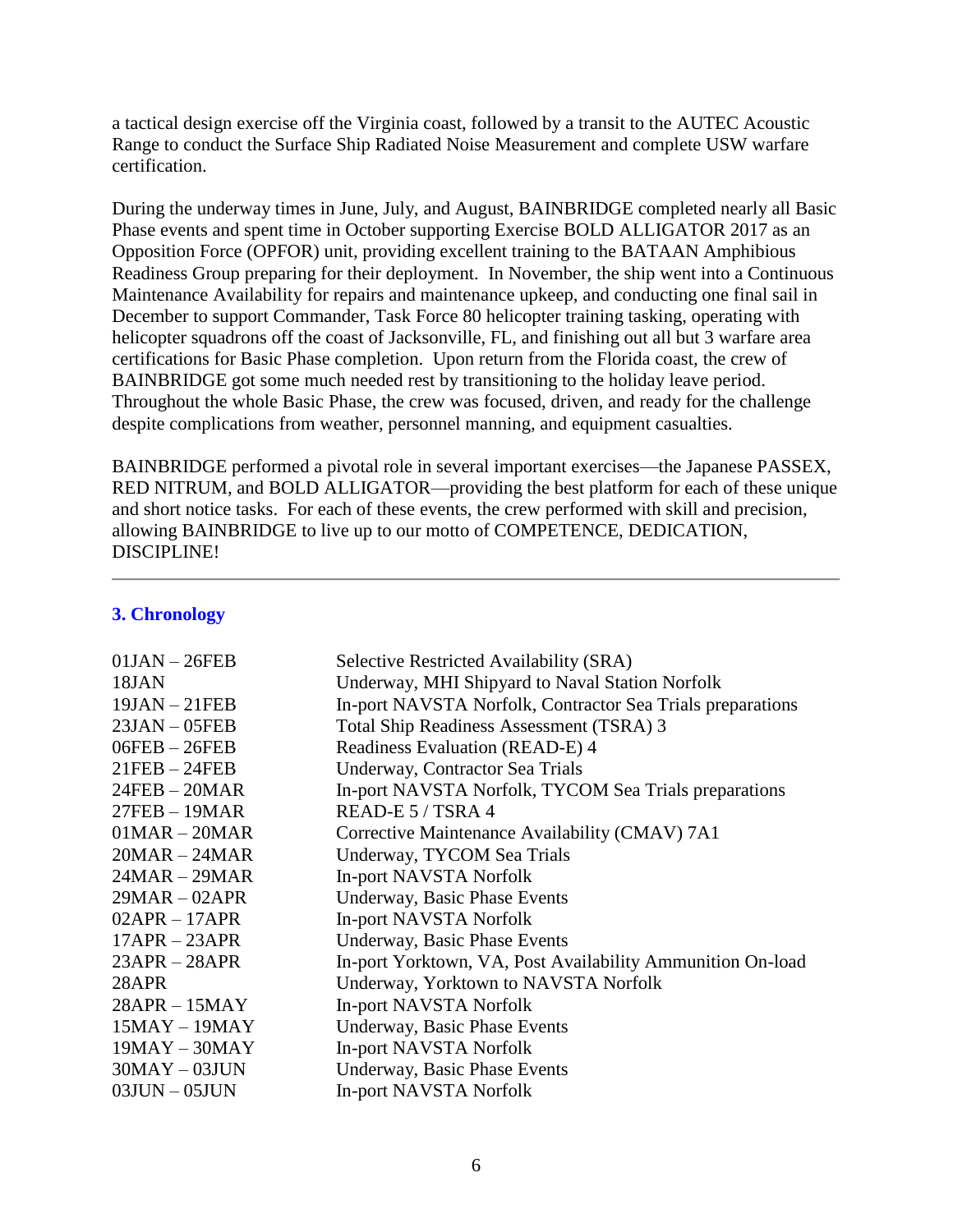| $05$ JUN $-13$ JUN | Underway, Submarine Sea Trials                            |  |
|--------------------|-----------------------------------------------------------|--|
| $13$ JUN $-10$ JUL | In-port NAVSTA Norfolk, READ-E 6 preparations             |  |
| $14JUN - 16JUL$    | CMAV <sub>7A2</sub>                                       |  |
| $10JUL - 11JUL$    | Underway, READ-E 6                                        |  |
| $11JUL - 17JUL$    | In-port NAVSTA Norfolk                                    |  |
| $17JUL - 21JUL$    | Underway, Japanese Maritime Self-Defense Force PASSEX     |  |
| $21JUL - 24JUL$    | In-port NAVSTA Norfolk                                    |  |
| $24JUL - 30JUL$    | Underway, Basic Phase Events                              |  |
| $30JUL - 14AUG$    | In-port NAVSTA Norfolk                                    |  |
| 11AUG              | <b>Change of Command</b>                                  |  |
| $14AUG - 18AUG$    | Underway, RED NITRUM 2017                                 |  |
| $18AUG - 20AUG$    | In-port NAVSTA Norfolk                                    |  |
| $20AUG - 28AUG$    | Underway, Surface Ship Radiated Noise Measurement (SSRNM) |  |
| $28AUG - 02OCT$    | In-port NAVSTA Norfolk                                    |  |
| $020CT - 070CT$    | Underway, transit from Norfolk to Mayport                 |  |
| $020CT - 270CT$    | CUTLASS 470 (HSM-46) embarked                             |  |
| $070CT - 100CT$    | <b>In-port NAVSTA Mayport</b>                             |  |
| $100CT - 130CT$    | Underway, transit from Mayport to Norfolk                 |  |
| $130CT - 180CT$    | In-port NAVSTA Norfolk                                    |  |
| $180CT - 280CT$    | Underway, BOLD ALLIGATOR 2017                             |  |
| $280CT - 01DEC$    | In-port NAVSTA Norfolk                                    |  |
| $06NOV - 02DEC$    | <b>CMAV 8A1</b>                                           |  |
| $03DEC - 08DEC$    | Underway, transit from Norfolk to Mayport                 |  |
| $08DEC - 10DEC$    | In-port NAVSTA Mayport                                    |  |
| $11DEC - 14DEC$    | Underway, transit from Mayport to Norfolk                 |  |
| $15DEC - 31DEC$    | In-port NAVSTA Norfolk, Holiday Leave Period              |  |
| $18DEC - 31DEC$    | CMAV 8A3 / READ-E 7 preparations                          |  |

#### **Narrative**

In January 2017, BAINBRIDGE continued a Selective Restricted Availability (SRA) in Marine Hydraulics International (MHI) Shipyard in Norfolk, Virginia. BAINBRIDGE concluded the month by completed its Total Ship Readiness Assessment (TSRA) 3.

In February, BAINBRIDGE continued its SRA, conducting a dead-stick transit from MHI Shipyard to Naval Station Norfolk and making preparations for its Contractor Sea Trials. This month also included the completion of Readiness Evaluation (READ-E) 4. BAINBRIDGE concluded the month by successfully completing its Contractor Sea Trials and an eight month Selective Restricted Availability.

In March, BAINBRIDGE shifted focus to the Basic Phase, beginning a long and arduous certification in nineteen warfare areas. This month included the Corrective Maintenance Availability (CMAV) 7A1 following the eight month SRA. BAINBRIDGE concluded the month by completing its TYCOM Sea Trials and certifying in Aviation.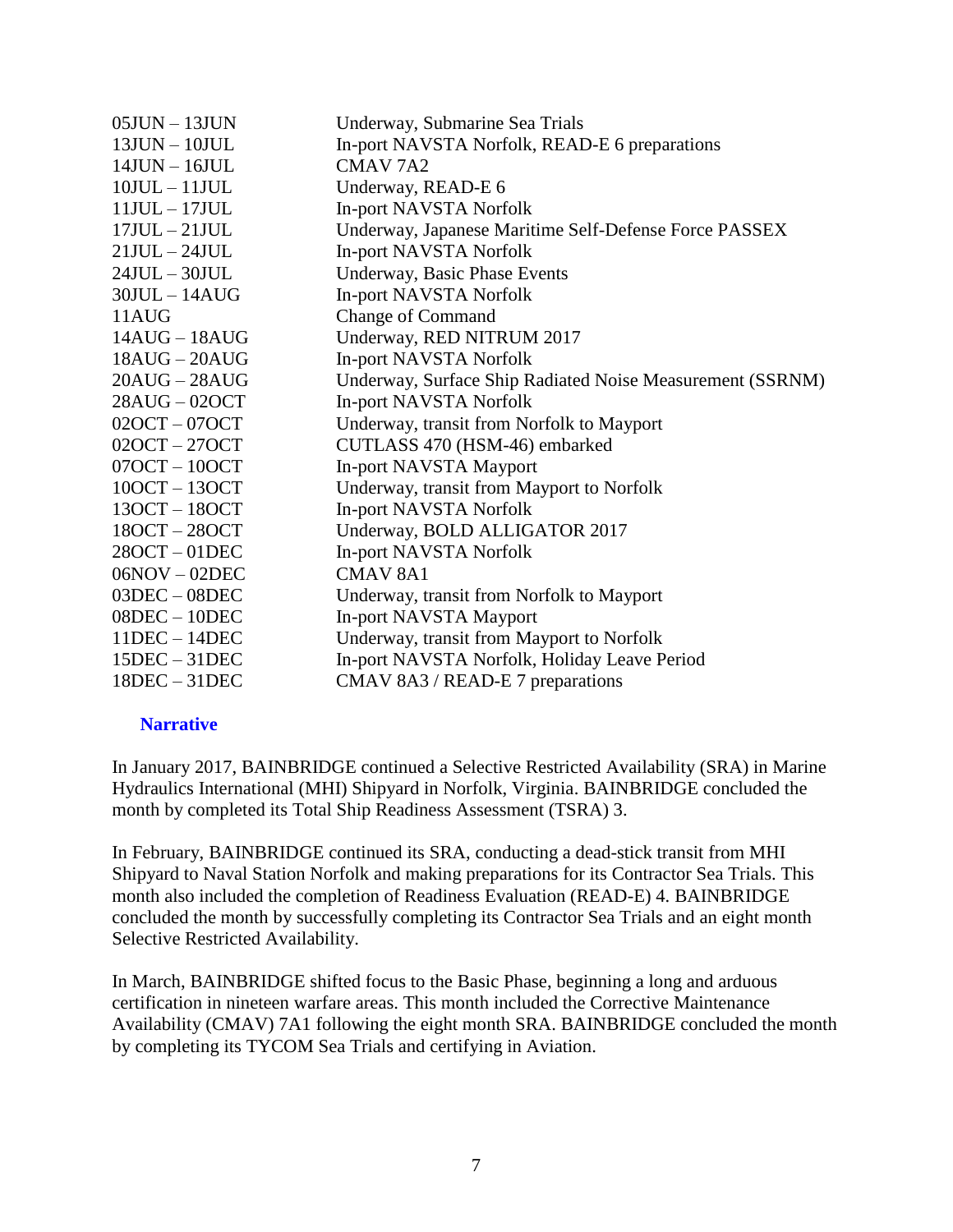In April, BAINBRIDGE continued with the Basic Phase, certifying in Navigation. BAINBRIDGE concluded this month with a week-long ammunition on-load at Naval Weapons Station Yorktown, Virginia, providing BAINBRIDGE with a lethal arsenal.

In May, BAINBRIDGE went underway in support of Damage Control, Communications, and Seamanship certifications during the Basic Phase. This month also included the completion of READ-E 5 and TSRA 4.

In June, BAINBRIDGE conducted the CMAV 7A2 in preparation for READ-E 6. This month also included providing oversight during Submarine Sea Trials for USS WASHINGTON and real-world Search and Rescue (SAR) efforts, in which BAINBRIDGE traveled over two hundred miles overnight to assist in man overboard search efforts for a Sailor from USS NORMANDY off the coast of North Carolina. BAINBRIDGE concluded this month with the certification of the ship's Medical Department.

In July, BAINBRIDGE went underway multiple times in support of READ-E 6 and Basic Phase events, certifying in Explosive Safety, Anti-Terrorism, and Supply. The highlight of the month was a Passing Exercise (PASSEX) with two Japanese Maritime Self-Defense Force (JMSDF) units, for which BAINBRIDGE was hand-selected by Destroyer Squadron (DESRON) 2 to conduct. During this exercise, BAINBRIDGE conducted Division Tactics, a PHOTOEX, and exchanged Junior Officers with Japanese Ship KASHIMA (TV3508) and HARUSAME (DD102), fostering an enduring partnership with the Japanese. During the same underway, BAINBRIDGE responded to a real-world distress call from the sailing vessel TAPESTRY, escorting the vessel until relieved by the Coast Guard.

In August, BAINBRIDGE conducted a Change of Command ceremony in which CDR Martin L. Robertson was relieved as Commanding Officer by CDR Patrick R. Murphy. This month included an underway in support of RED NITRUM-17 and the Surface Ship Radiated Noise Measurement, in which the ship underwent extensive testing on its hull-mounted SONAR. During the same underway, BAINBRIDGE became the first ship to participate in a replenishment at sea (RAS) approach with the newly commissioned USS GERALD R. FORD (CVN 78).

In September, BAINBRIDGE certified in Air Warfare, Surface Warfare, Cryptology, Electronic Warfare, Intelligence, and successfully completed its Force Protection Exercise (FPEX), allowing the ship to visit foreign ports.

In October, BAINBRIDGE went underway multiple times. The first underway saw the embarkation of CUTLASS 470, an MH-60R from Helicopter Maritime Strike (HSM) Squadron 46, for Initial Ship Aviation Team Training. BAINBRIDGE also pulled into Naval Station Mayport, Florida, for its first liberty port visit in over a year. BAINBRIDGE's second underway was in support of the Engineering certification and BOLD ALLIGATOR 2017, a scenario-driven joint exercise designed to demonstrate maritime and amphibious force capabilities and their vital role in protecting national interests, in which BAINBRIDGE served as one of two opposition force (OPFOR) destroyers.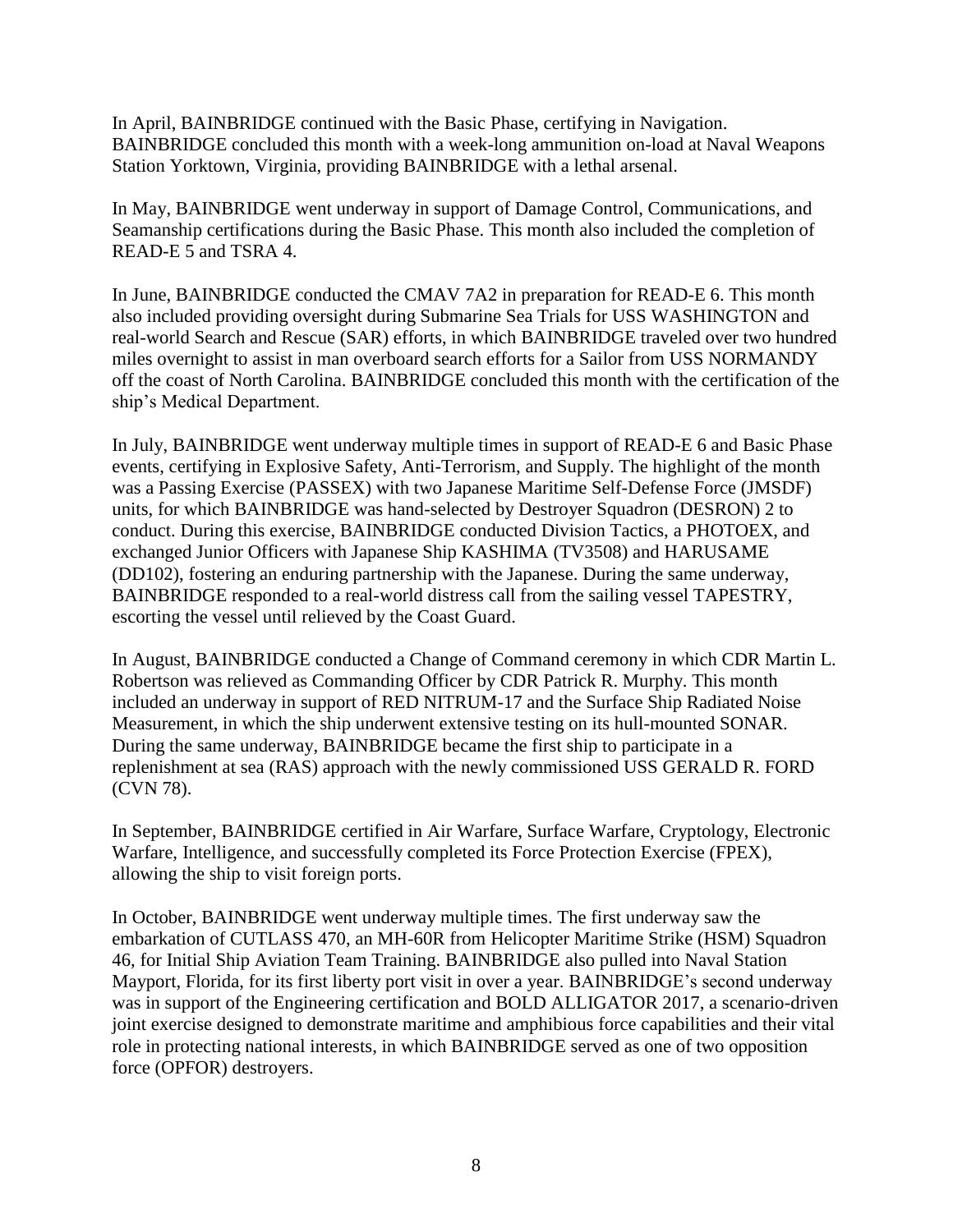In November, BAINBRIDGE conducted the CMAV 8A1. This month saw the certification of Strike Warfare and Maintenance Material Management (3M). BAINBRIDGE also

In December, BAINBRIDGE went underway in support of Visit, Board, Search and Seizure warfare area. This underway included a brief stop for fuel in Mayport, Florida. This month included the beginning of CMAV 8A3 in preparation for READ-E 7 and the beginning of the holiday leave period. BAINBRIDGE concluded the month by completing the Basic Phase and moving onto the Advanced Phase.

# **4. Supporting Reports**

Supporting Reports attached in email: Enclosure 1 – Safety Log 2017

# **5. Published Documents**

Published documents attached with report: Enclosure 2 – Newsletter Version 1 Issue 1 Enclosure 3 – PASSEX Article Enclosure 4 – Change of Command Program Enclosure 5 – Commanding Officer Biography Enclosure 6 – Executive Officer Biography Enclosure 7 – Command Master Chief Biography

# **6. Photographs**

CDR Patrick R. Murphy CDR Mary K. Devine Commanding Officer, USS BAINBRIDGE Executive Officer, USS BAINBRIDGE